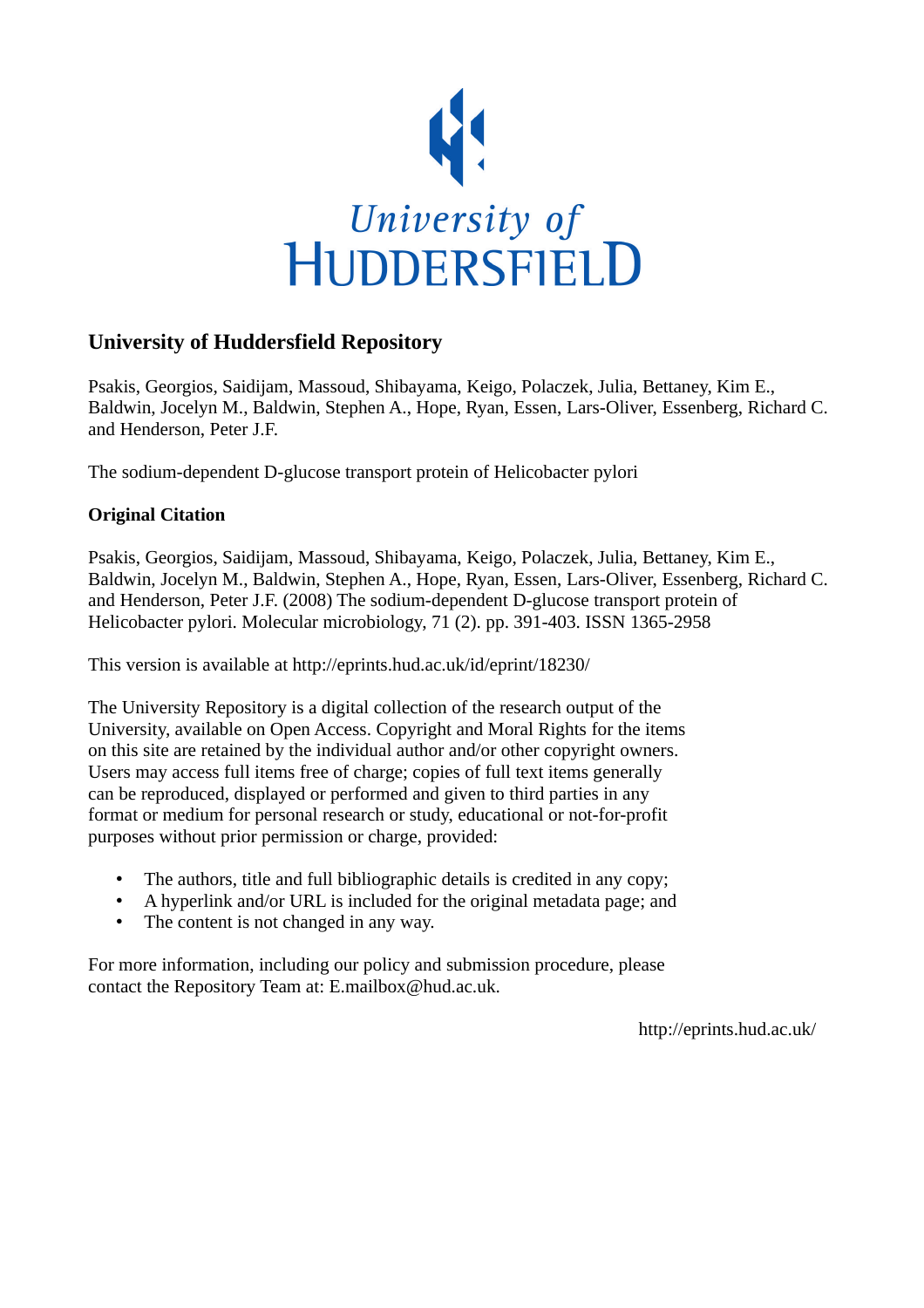# **The sodium-dependent D-glucose transport protein of** *Helicobacter pylori*

Georgios Psakis<sup>1, 2, 3</sup>, Massoud Saidijam<sup>1, 4</sup>, Keigo Shibayama<sup>1,5</sup>, **Julia Polaczek2 , Kim E. Bettaney**<sup>1</sup> **, Jocelyn Baldwin1 ,** Stephen A. Baldwin<sup>1</sup>, Ryan Hope<sup>1</sup>, Lars-Oliver Essen<sup>2</sup>, **Richard C. Essenberg**<sup>6</sup> **and Peter J.F. Henderson1**

Supplementary information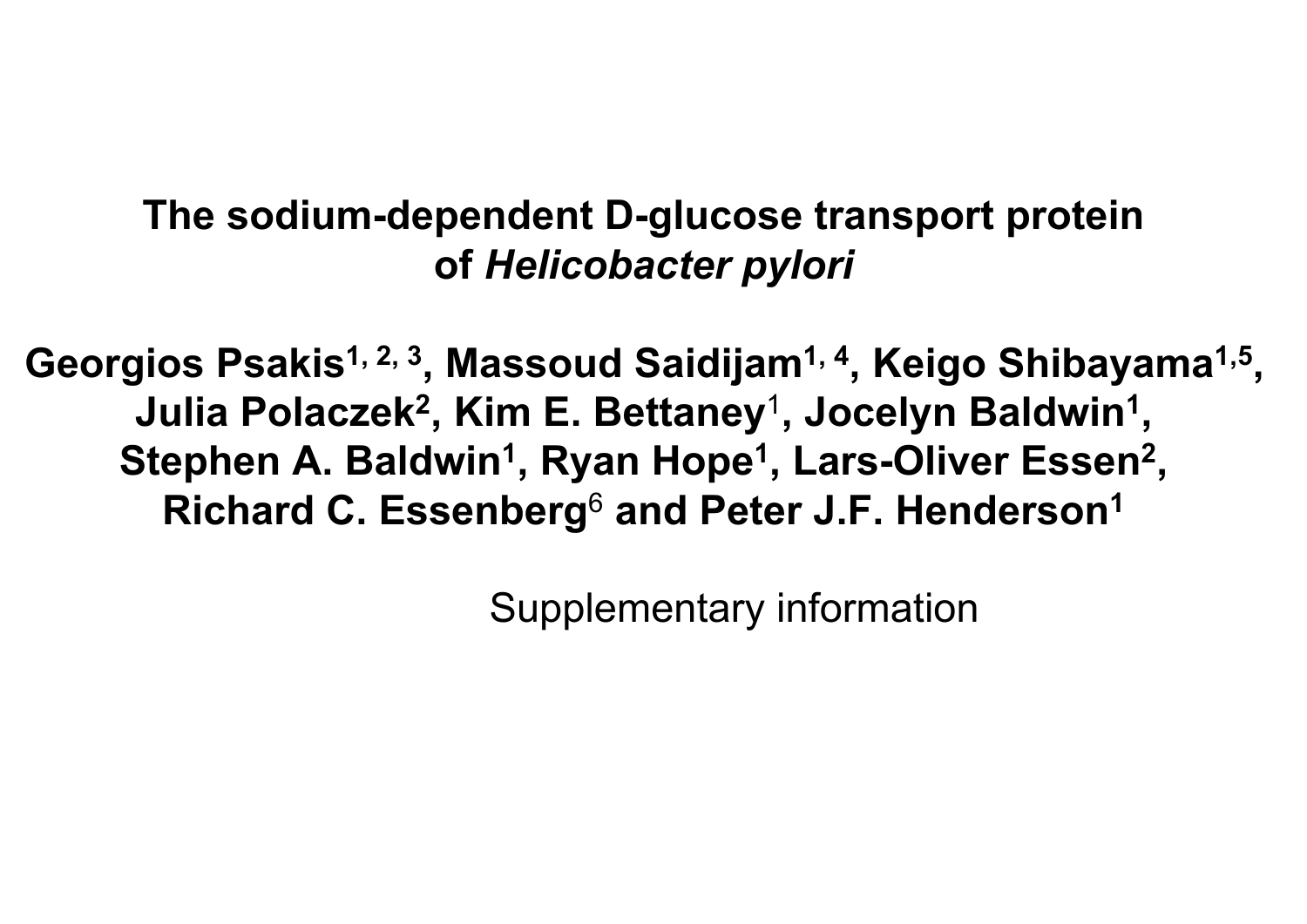

**Fig. S1.** Kinetics of glucose transport into *H. pylori* in the presence of varying concentrations of sodium. The initial rates of transport of radioisotope-labelled glucose into wild-type *Helicobacter pylori* glucose were measured by sedimentation in triplicate as described in Methods. The concentration of glucose was maintained at 0.88 mM, while the concentration of NaCl was varied as shown maintaining a total osmolarity equivalent to 150 mM salt by making up with appropriate complementary concentrations of KCl. The apparent  $K_m$  for sodium = 1.060 $\pm$ 0.412 mM and  $V_{\text{max}}$  5.496 $\pm$ 0.297 nmol.mg<sup>-1</sup>.min-1.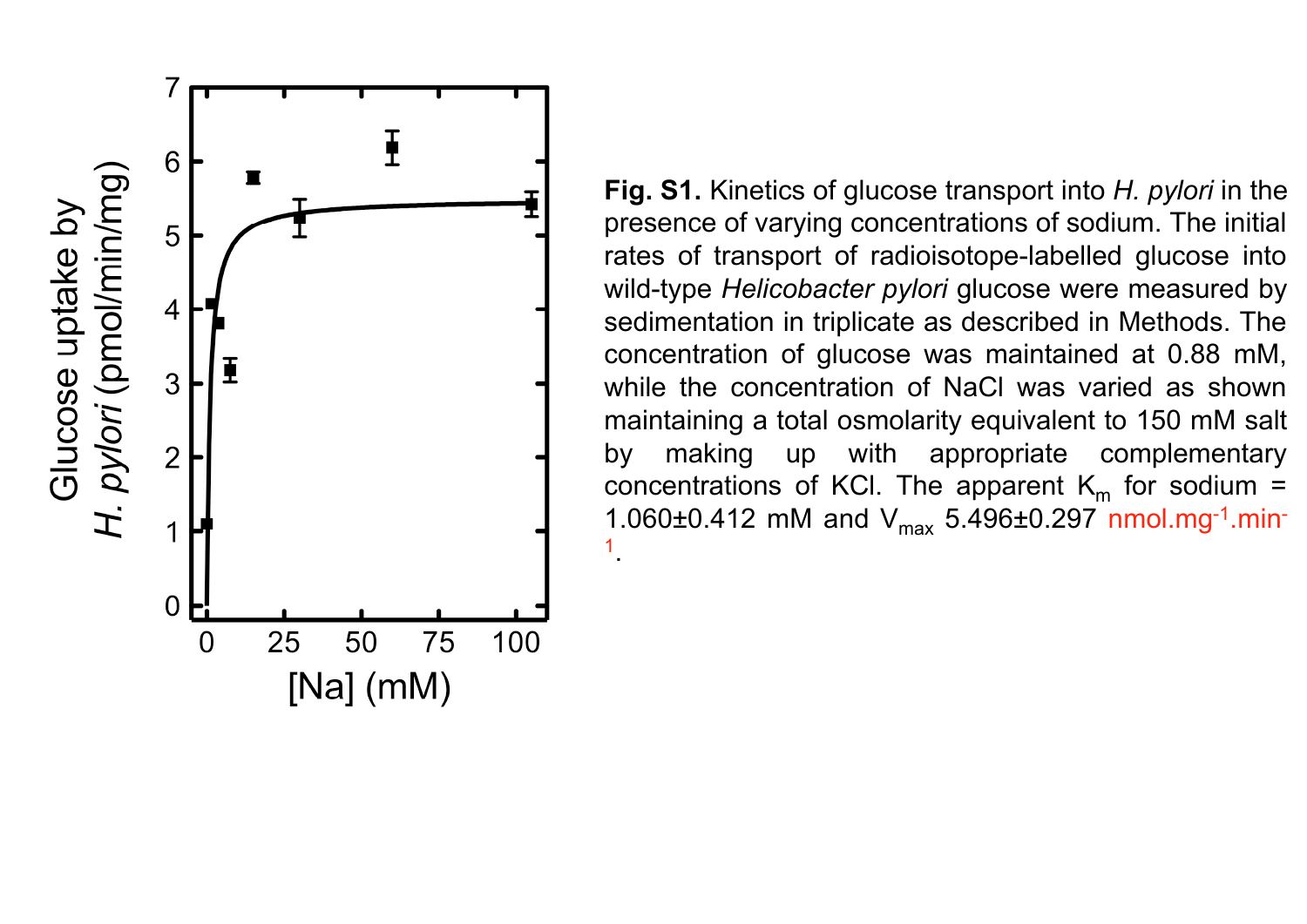

**Fig. S2**. Kinetics of glucose transport into *H. pylori* in the presence of excess sodium. The initial rates of transport of radioisotopelabelled glucose into wild-type *Helicobacter pylori* glucose was measured by sedimentation in triplicate as described in Methods. The supporting medium contained 150 mM NaCl, 5mM MES, pH 6.6, and the final concentration of glucose was varied as shown. The first four points fit to a single hyperbola with an apparent Km of 0.162 mM  $\pm$  0.028 and Vmax of 3.66 nmol.mg<sup>-1</sup>.min<sup>-1</sup>. All the points can be fitted to one hyperbola with parameters apparent  $Km = 0.800 \pm 0.228$ mM and Vmax  $6.886\pm1.135$  nmol.mg<sup>-1</sup>.min<sup>-1</sup>. The points might also be fitted to the sum of two hyperbolas, but the limited specific activity of the radioisotope-labelled glucose limits the possibility of obtaining reasonable estimates of the parameters.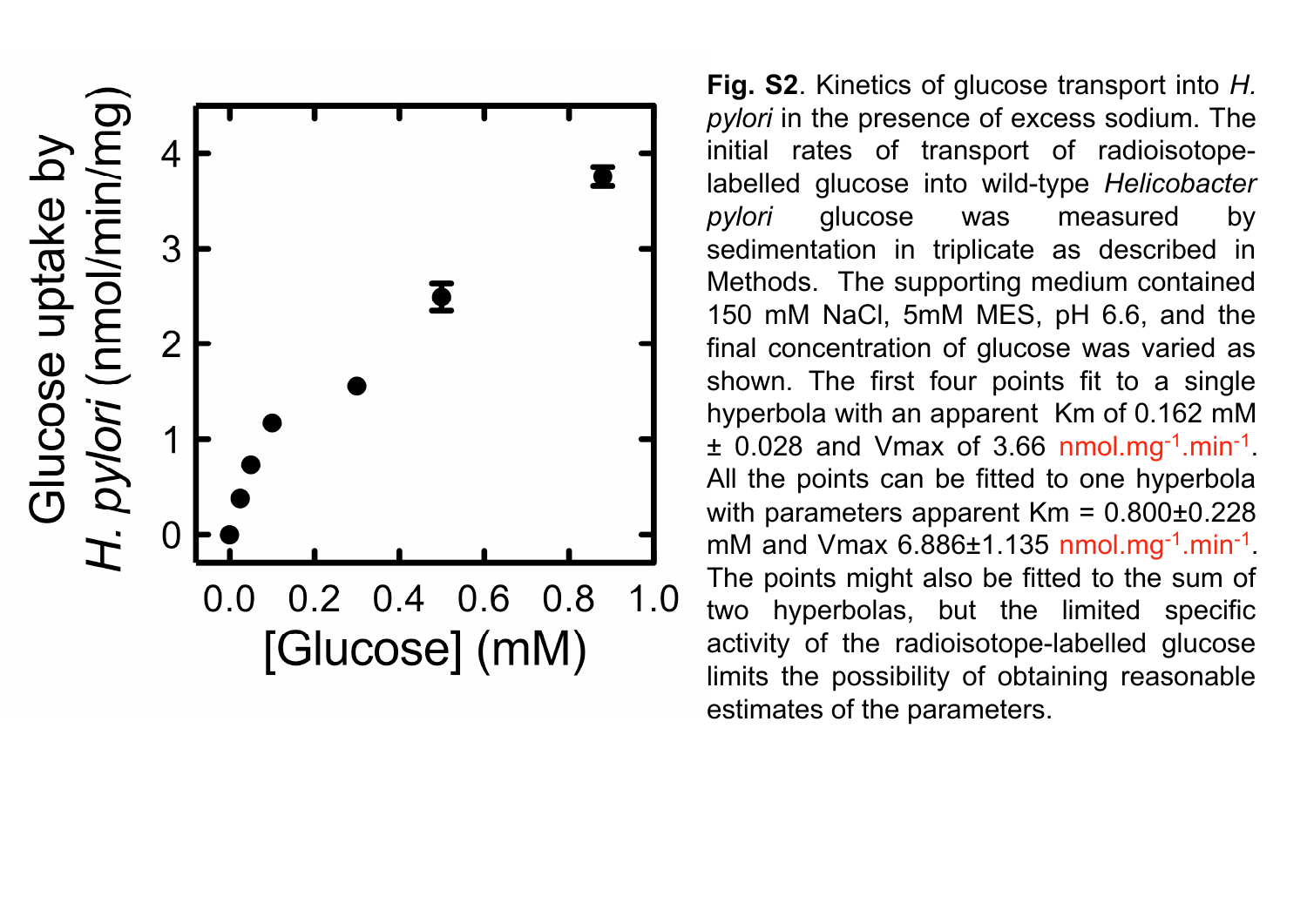

**Fig. S3**. Kinetics of glucose transport by GluP *into E. coli* in the presence of excess sodium. The initial rates of transport of radioisotope-labelled glucose into IPTG-induced *E. coli* cells hosting the pTTQ18hp1174H<sub>6</sub> plasmid was measured at 25°C by filtration in duplicate as described in Methods. The supporting medium contained 60 mM NaCl, 90 mM KCl, 0 mM glycerol, 5 mM MES, pH 6.6, and the final concentration of glucose was varied as shown. The points fit to a single hyperbola with an apparent Km of  $0.116 \pm 0.015$  mM and Vmax of  $29.55 \pm 1.10$  nmol.mg<sup>-1</sup>.min<sup>-1</sup>.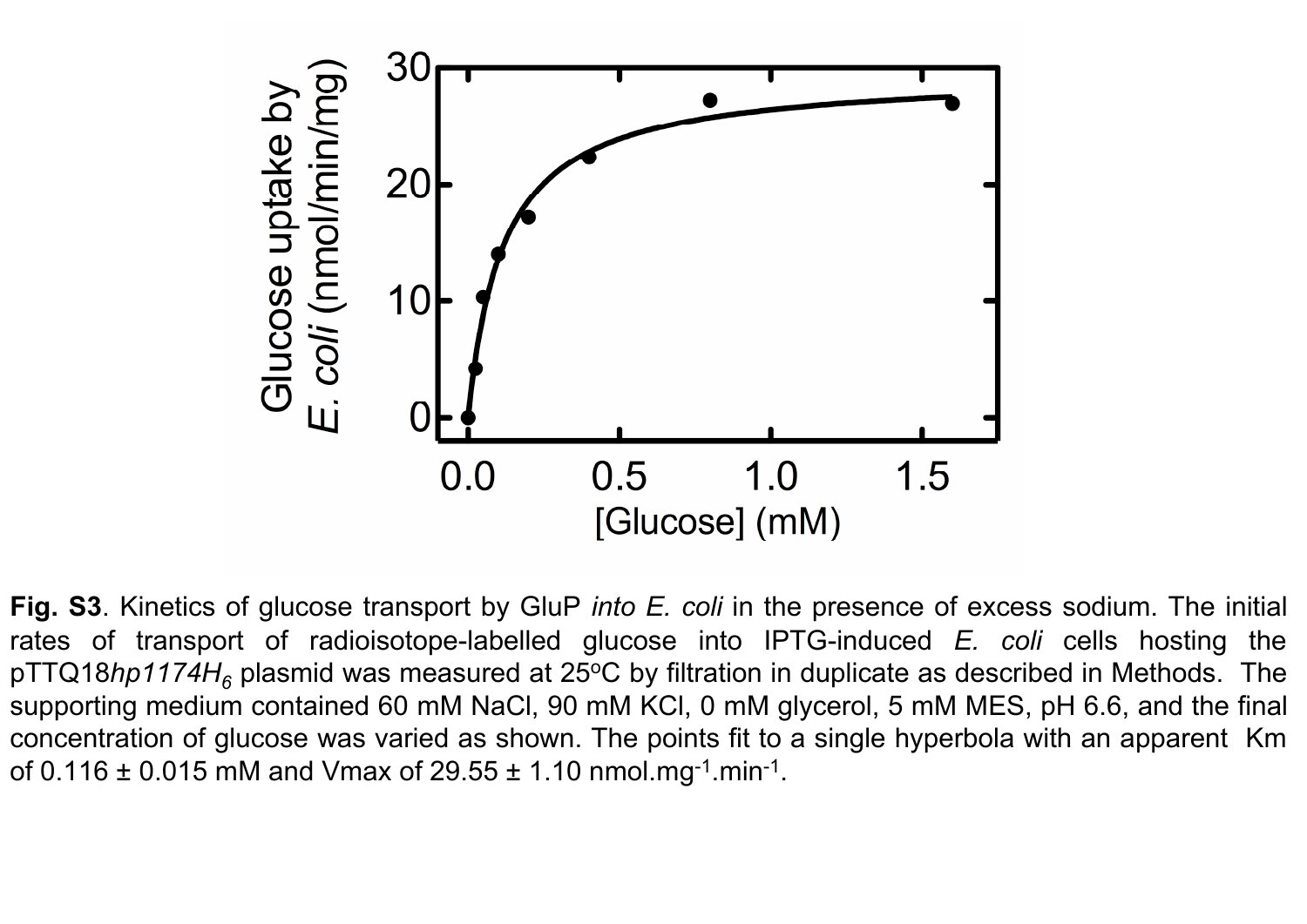

Fig. S4. Inhibition of glucose transport by GluP in the presence of sugars. The transport of radioisotopelabelled 0.05 mM glucose into IPTG-induced *E. coli* cells hosting the pTTQ18*hp1174H*<sub>6</sub> plasmid was measured at 25°C by filtration in duplicate for 2 minutes as described in Methods. The supporting medium contained 60 mM NaCl, 90 mM KCl, 10 mM glycerol, 5mM MES, pH 6.6, and a final concentration of 40 mM of each sugar as indicated.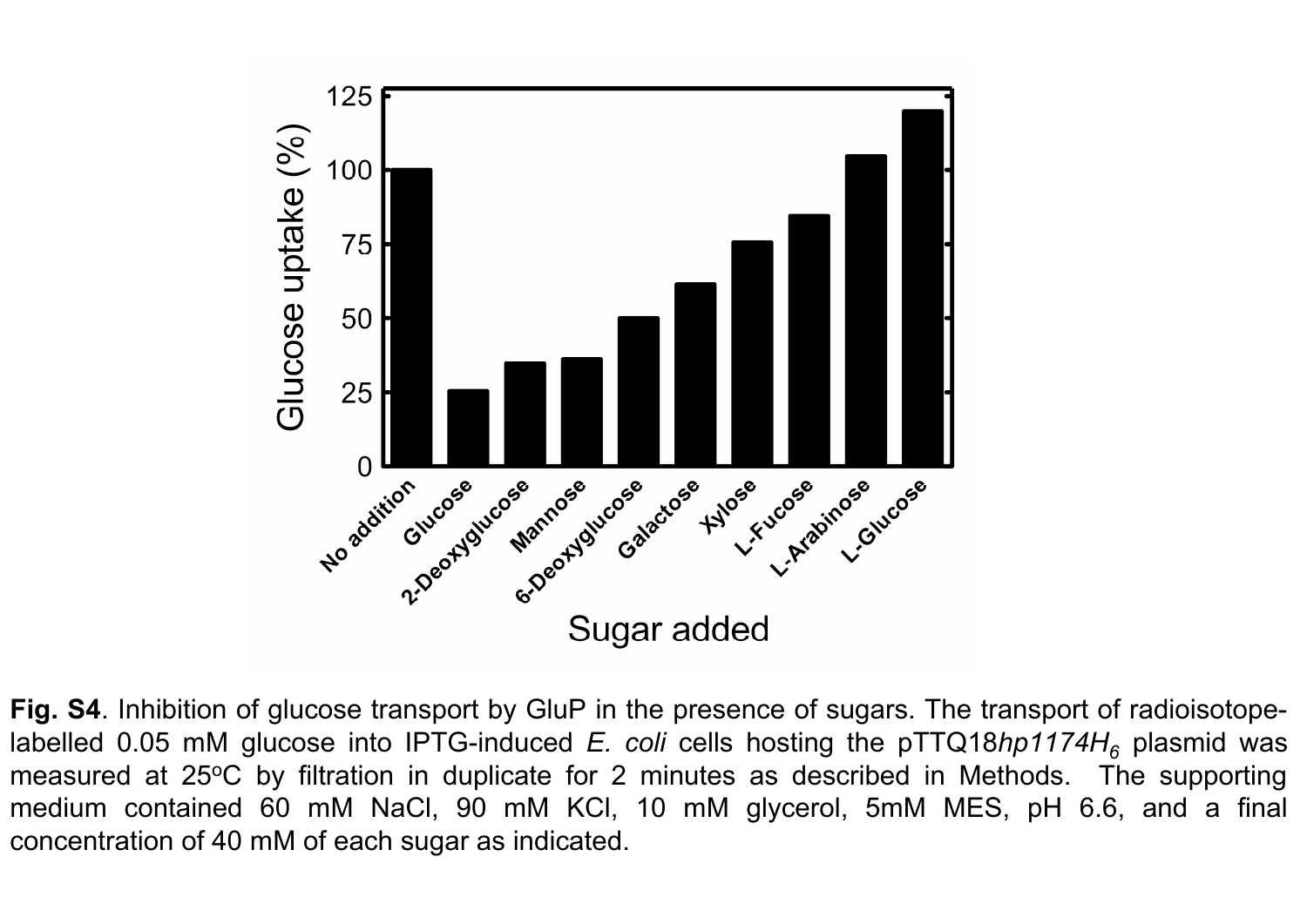

**Fig. S5.** Hydropathy plot of the GluP protein of *H. pylori* and model of the topology of the HP1174 protein. The algorithm of Kyte and Doolittle (1982) was used with a window size of 11 residues; the putative positions of 12 helices are indicated. The model is compatible with von Heijne's positive-inside rule (1992). The generation of hydropathic profiles was carried out by the WinPep package (Hennig, 1999) (http://www.biologie.uni-freiburg.de/data/schaefer/lhennig/winpep.html).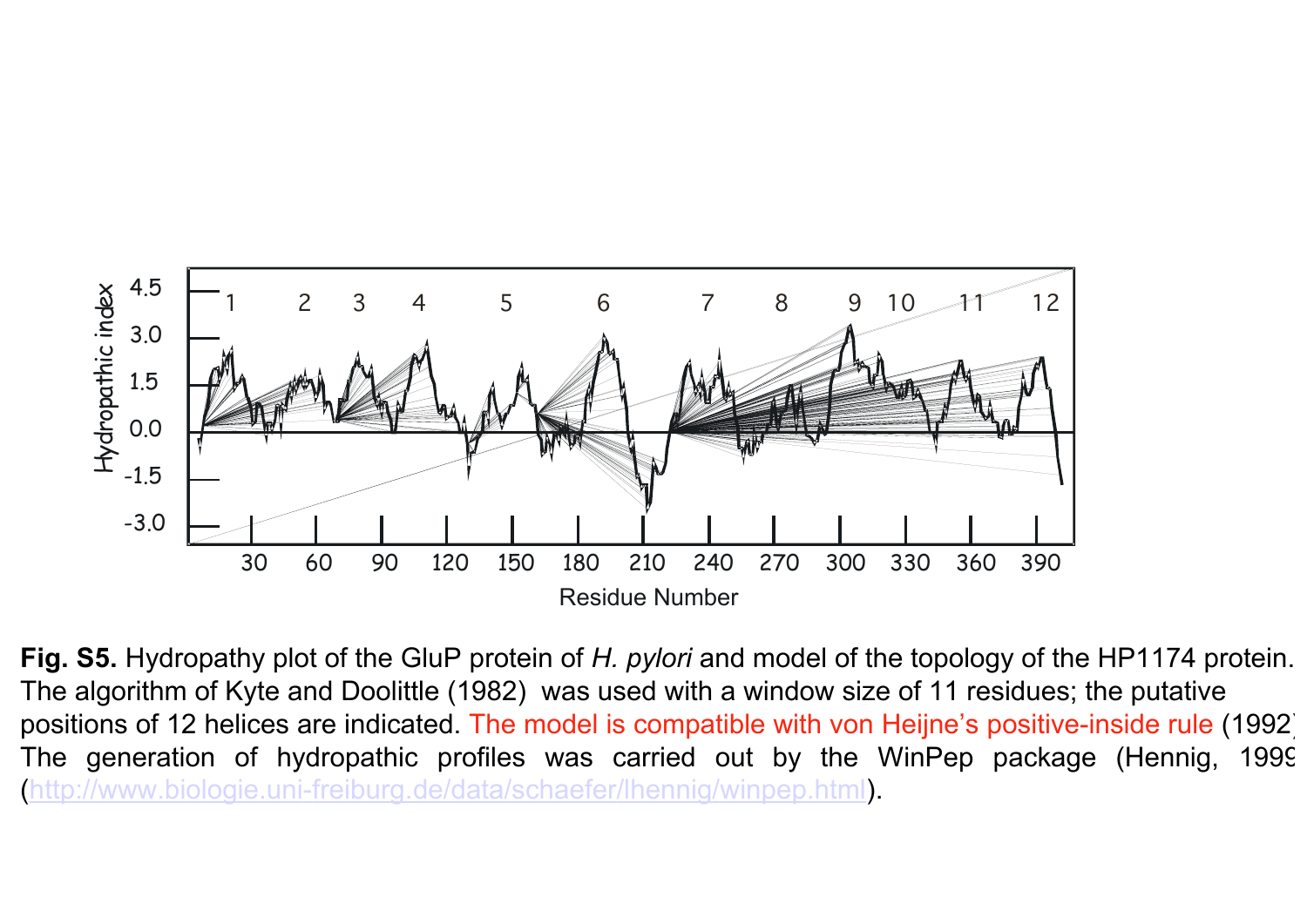## *Creation of a homology-based structural model of GluP from H. pylori*

A homology model of GluP was made using the crystal structure of *Escherichia coli* GltP [PDB accession 1PW4; (Huang *et al*., 2003)] as a template. Extensive comparisons indicated that GltP is a more likely paradigm than the structure of the Na+-galactose transport protein from *Vibrio parahaemolyticus* (Faham ett al., 2008) since its protein fold is very different from GlpT. Because of the evolutionary distance between GluP and the GltP structural template, a combination of techniques was used to optimise their alignment. An initial alignment was created using the profile-to-profile based Multiple Mapping Method (Rai, B.K. & Fiser, A. (2006) *Proteins* **63,** 644-66). This preliminary alignment was next adjusted in the light of analysis of the aligned sequences of 91 GluP family members and, separately, of 100 GltP homologues for patterns of residue conservation (using the ConSeq method; Berezin, C., Glaser, F., Rosenberg, J., Paz, I., Pupko, T., Fariselli, P., Casadio, R. and Ben Tal, N. (2004) *Bioinformatics* **20**, 1322-1324), and of hydrophobicity. The resultant alignment is shown in Figure S5. Modeller version 8.2 (Fiser and Sali (2003) *Methods Enzymol.* **374**, 461-491) was then used to create 100 models based on this alignment, and the five of lowest energy were further analysed using MolProbity (Lovell et al. (2003) *Proteins: Structure, Function, and Genetics* **50**, 437-450). That selected for subsequent investigation had only 6 residues in the disallowed region of the Ramachandran plot.

### *Analysis of the model*

In addition to validation of the structure using MolProbity, the surface of the chosen model was examined for the presence of hydrophilic side chains on the putative lipid-facing surfaces. These are shown in solid molecular representation, with the truly polar residues shown in colour (red = acidic; blue = basic; green = amide). Overall, the model is reasonably distributed in this respect - there is a band of non-polar residues girdling the protein in the likely vicinity of the bilayer, with few polar residues to be found here.

Faham, S., Watanabe, A., Besserer, G.M., Cascio, D., Specht, A., Hirayama, B.A., Wright, E.M., Abramson, J., (2008) Science 321:810-814.

Huang, Y., Lemieux, M.J., Song, J., Auer, M. and Wang, D-N (2003). Structure and mechanism of the glycerol-3-phosphate transporter from *Escherichia coli.* Science 301: 616-620.